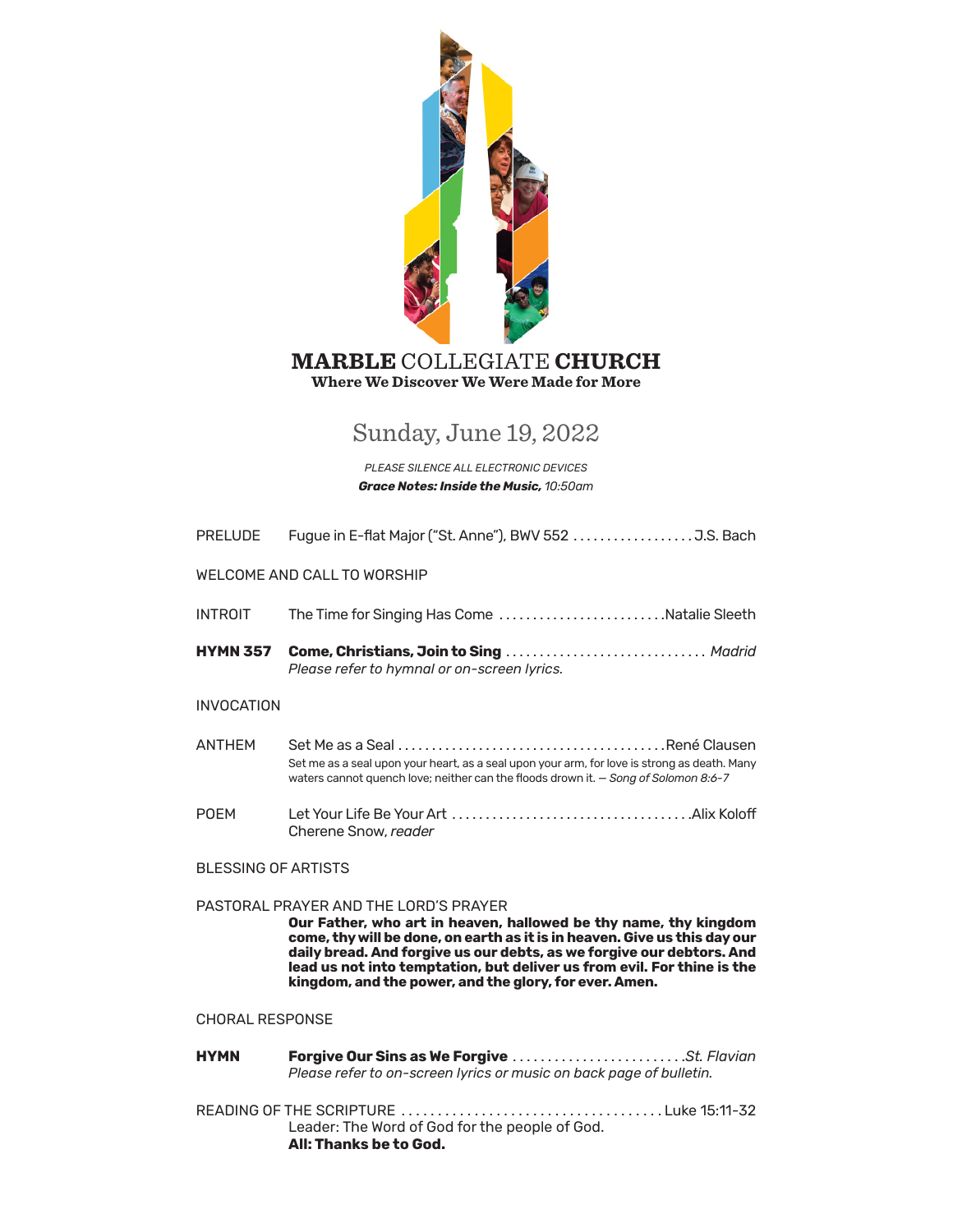| <b>SERMON</b> | <b>The Art of Forgiveness</b><br>THE LIBERATION OF FORGIVENESS  Dr. Michael Bos<br>Part 2 of Sermon Series                                                                                                                                                                                                                                                    |
|---------------|---------------------------------------------------------------------------------------------------------------------------------------------------------------------------------------------------------------------------------------------------------------------------------------------------------------------------------------------------------------|
| <b>SOLO</b>   | Forgiveness from Jane Eyre: The Musical  Music: Paul Gordon<br>Katelyn Miles, soloist<br>Lyrics: Paul Gordon and John Caird                                                                                                                                                                                                                                   |
|               | <b>RECEPTION OF NEW MEMBERS</b><br>Susan Babcock, John DiMenna Jr., Mason Essif<br>Christopher Henderson, Kristin Russell                                                                                                                                                                                                                                     |
|               | Welcome, New Members! We pray God's blessings on your journey.                                                                                                                                                                                                                                                                                                |
| HYMN          | Please refer to on-screen lyrics or music on page 3 of bulletin.                                                                                                                                                                                                                                                                                              |
|               | ANNOUNCEMENTS AND CALL FOR OFFERING<br>Please click "Make a Donation" on bottom of any page at MarbleChurch.org<br>or use Donate QR Code on card in the pews, to take you to secure website,<br>Realm, to give. Donation boxes also placed by Sanctuary doors. You may<br>also mail a check. We are grateful for your faithful support.                       |
| <b>ANTHFM</b> | There's a wideness in God's mercy like the wideness of the sea; there's a kindness in<br>God's justice which is more than liberty. There is no place where earth's sorrows are<br>more felt than up in heaven; there is no place where earth's failings have such kindly<br>judgement given. For the love of God is broader than the measure of our mind; and |

the heart of the Eternal is most wonderfully kind. But we make God's love too narrow by false limits of our own; and we magnify God's strictness with a zeal God will not own. There is plentiful redemption in the blood that has been shed; there is joy for all the members in the sorrows of the Head. There is grace enough for thousands of new worlds as great as this; there is room for fresh creations in that upper home of bliss. If our love were but more simple, we should take God at his word; and our lives would be all gladness in the joy of Christ our Lord. — *Frederick William Faber*

**DOXOLOGY** � � � � � � � � � � � � � � � � � � � � � � *Lasst uns erfreuen (The tune is that of Hymn 4.)*  **Praise God from whom all blessings flow, Praise God, all creatures here below: Alleluia! Alleluia! Praise God with saints in heav'n above, Praise Jesus Christ who shows God's love, Praise the Spirit, Holy Spirit! Alleluia! Alleluia! Alleluia!**

### BENEDICTION AND CHORAL RESPONSE

POSTLUDE Chorale-Prelude: Komm, heiliger Geist, Herre Gott........... J. S. Bach (Come, Holy Spirit, Lord God)

> PARTICIPATING IN THE SERVICE Dr. Michael Bos, Rev. J. Elise Brown, Ph.D. Mario Sprouse, *Arts Ministry Coordinator* Kenneth V. Dake, *director of music*



#### **WITH HEAVY HEARTS, MARBLE IS RELAUNCHING OUR GUN VIOLENCE AWARENESS RIBBONS**

**Today, immediately after Worship,** help us hang ribbons on the fence and share ways we can change the world by loving our neighbors. [MarbleChurch.org/Ribbons](https://www.marblechurch.org/ribbons)

#### **FLOWERS ARE PLACED IN THE SANCTUARY**

In loving memory of **Dwight D. Rangeler** on what would have been his 90th Birthday

The rose is placed in memory of **Frances Heckethorn**, beloved mother of Joel Heckethorn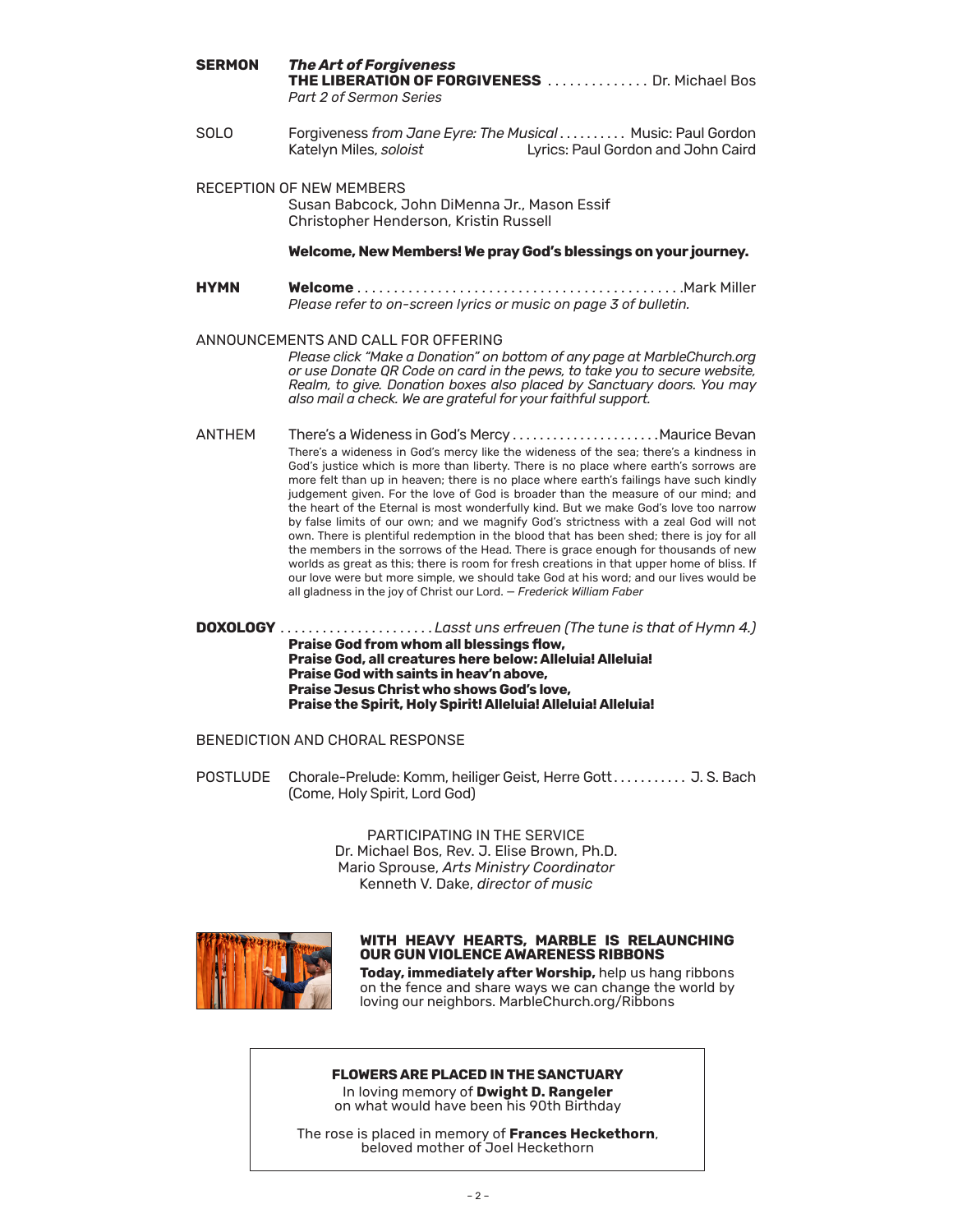#### **WORSHIP NEXT WEEK**

*If you can't join us live, view archives at MarbleChurch.org/Watch*



**Sunday Worship, June 26 — 11:00am** *Pride Sunday:* **Embraced as God Created Us**

Dr. Michael Bos, Rev. Rashad McPherson in conversation with Dyna Price, GIFTS: LGBTQ+ Leadership Team Member Music by the Marble Community Gospel Choir

*In-Person Worship* — *Since New York City's "Key to NYC" COVID protocols ended, Marble updated its protocols and no longer requires proof of vaccination. Wearing masks is still required for everyone's safety, especially since we sing when we worship. For details including updated safety protocols, visit MarbleChurch.org.*

*NYC Street Closings — Please plan ahead for your time at Marble as city events come back. For details, visit www1.nyc.gov/events/ or call 311.*

**The Gathering: Midweek Worship** — New services are on hiatus for summer. Revisit previous services at MarbleChurch.org/Watch.

# WELCOME

Text: Laurie Zelman and Mark A. Miller; Music: Mark A. Miller

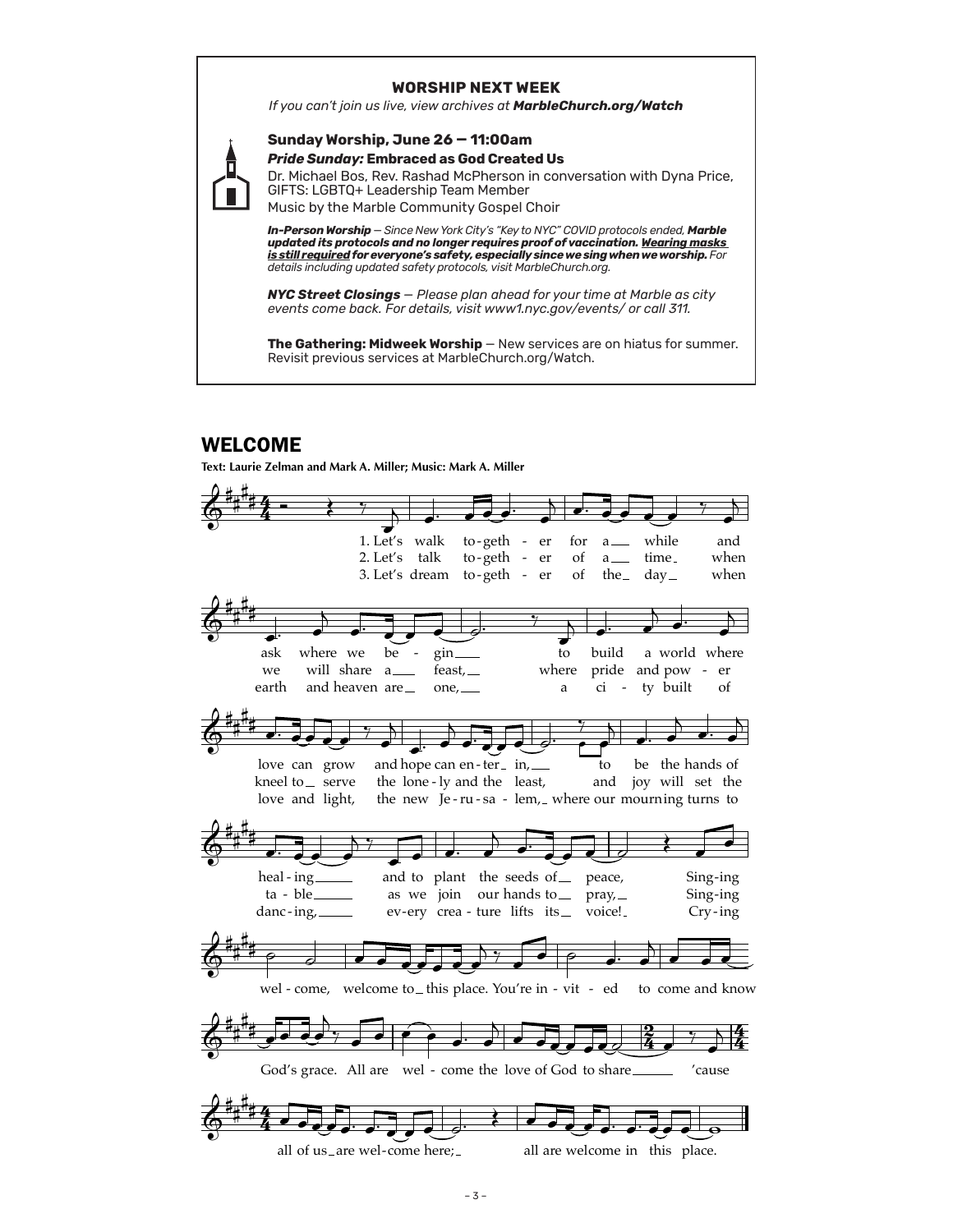#### **AFFIRMATION OF COLLEGIATE CONSISTORY NOMINEE**

The following member has been chosen to serve as a Deacon of Marble Collegiate Church: **Jeannette Aycock**. Will you please support her with your prayers?

v v v

*Visit MarbleChurch.org for more events, details, and up-to-date information.* 

#### **BEFORE WORSHIP**



*Prayer Circle* — **10:00am, Chapel** *(downstairs)* **& Zoom.** Weekly time of prayer and music. The Circle is always open — all you need is a willing heart! *Please note, Prayer Circle on hiatus in July & August.*

*10:00 O'Clock Hour* — **Labyrinth Room** *(downstairs). Please see page 5 for details.* Attend in person (limited-capacity), or live stream. *Please note, 10:00 O'Clock Hour on hiatus starting June 26.*

#### **CYF CORNER — CHILDREN, YOUTH & FAMILIES MINISTRY**



*Sunday School & Youth Group* — *Pre-K – 6th Grade Classes*: 10:00am.*Children's Choir*: 11:00am. *Youth Choir:* 10:00am. *7th-12th Grade* attend 11:00am Worship, followed by *Youth Group* at 12:00pm. *No infant or toddler childcare. in person and online, so you can choose what works best for your family.* Questions? Please contact Brian Hampton, BHampton@MarbleChurch.org or Rev. Brittany,

BHanlin@MarbleChurch.org. *On hiatus in July & August.*

| ь |  |
|---|--|
|---|--|

#### *Become a Member!*

Whoever you are, wherever you are in your faith journey, wherever you live, we'd love to have you join us! Please contact Kim Sebastian-Ryan, KRyan@ MarbleChurch.org, or visit [MarbleChurch.org/engage/join/become-a](https://www.marblechurch.org/engage/join/become-a-member)**[member.](https://www.marblechurch.org/engage/join/become-a-member)**

#### **UPCOMING**



**Great Expectations Art Exhibit / through June 30** - View works by Marble artists that speak of bright boldness in simple pleasures of life and invite us to see our world from the perspective of wonder and awe. In person, downstairs or visit MarbleChurch.org/engage/arts-ministry.

*Bereavement Group* / **Every Monday, 11:00am-12:00pm** — For those mourning the loss of a loved one. Led by Dr. Bill Lutz, via Zoom. Contact Judy Tulin.

*Afternoon Prayer* / **Tuesdays, 4:00-4:20pm** — Wind down your day with a brief time of sharing and prayer. Via Zoom video chat or phone. *Please note, on hiatus in July, returns August 9.*

*Chair Yoga* / **Every Thursday, 10:00-10:45am** — Center yourself physically and spiritually with this time of gentle movement via Zoom. *Please note, on hiatus in July, returns August 11.*

*From Strength to Strength: Prayers for Our Church* / **Thursday, June 23, 12:15- 12:30pm** – Pray for the Marble Community as we move forward with hope and faith. Led by Rev. Brittany Juliette Hanlin and the Marble Prayer Ministry Team via Zoom.

*Women's Ministry: Find Joy in Each Day* / **Monday, June 27, 6:00-7:30pm** — Spiritual/ creative colorist Betsy Karp offers a unique experience using the unconscious impact of color to find a fresh way of looking at life. On Zoom. Cost, \$20; register online by Sunday, June 26.

*PrimeTime (55+) Indoor Picnic Lunch* / **Wednesday, June 29, 12:30pm** — Join us for lunch as we celebrate January-June birthdays and the conclusion of our program year. \$15. Register in advance, space limited. Contact Baleta McKenzie, BMcKenzie@MarbleChurch.org.

*Caregivers Support Group* / **Saturday, July 9, 1:00-3:00pm** — Learn how to balance your life and be a Caregiver with new strength and vitality. Led by Rev. Marion Gambardella. Contact Judy Tulin, JTulin@MarbleChurch.org.

#### **HELP OTHERS**



*Marble Fights Hunger* — We encourage you to bring canned/bottled food when- ever you come to Marble. Donations benefit organizations including Icahn House. Drop-off bins in 5th Ave Narthex or 29th St Prayer Room.

*Prayer Shawl Ministry* / **Monday, June 20, 5:00pm** — Gather for prayer and creating together via Zoom to knit/crochet prayer shawls for the ill or homebound. Contact Judy Tulin, JTulin@MarbleChurch.org. Next session: July 18.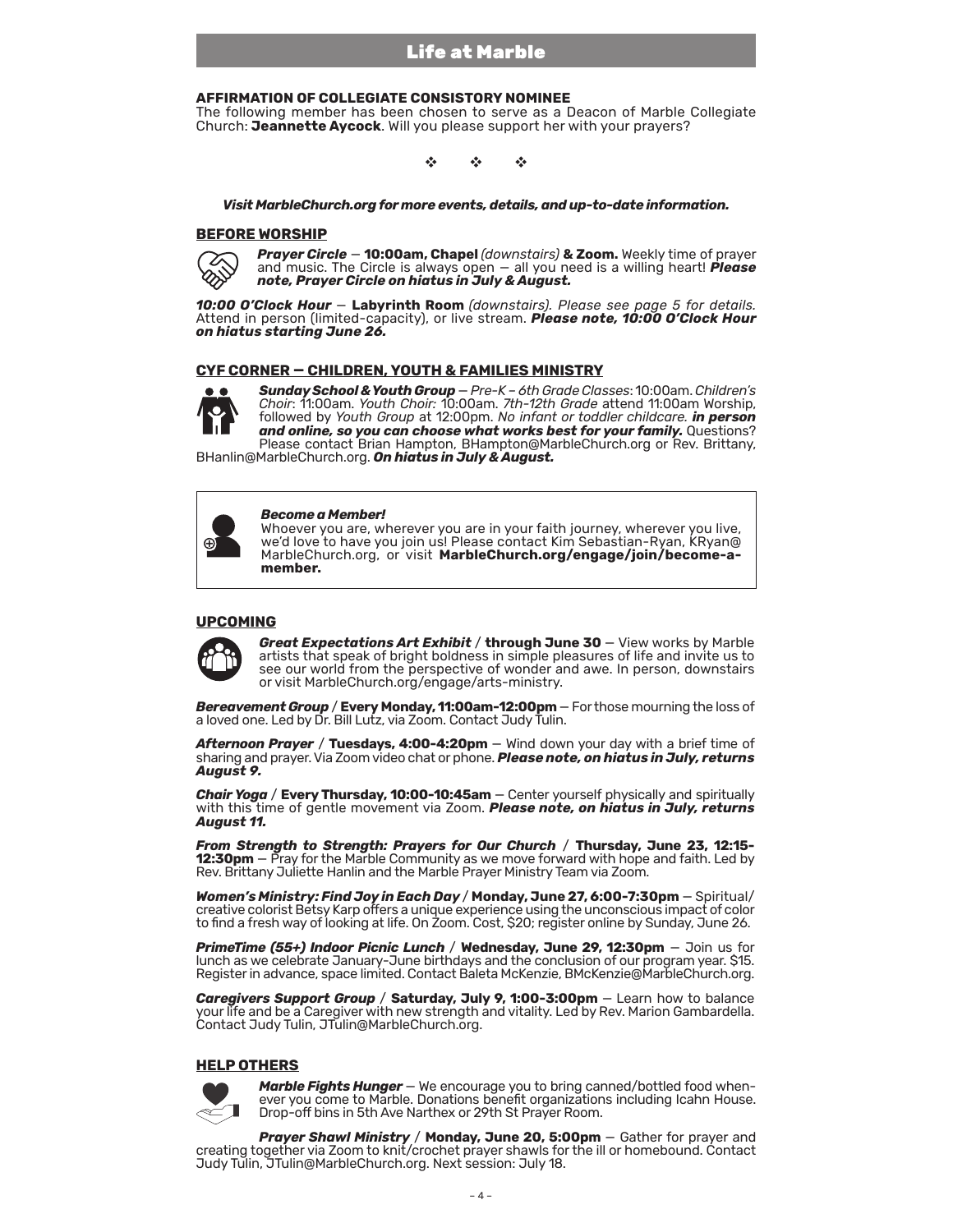

#### **10:00 O'CLOCK HOUR**

**"I Am:" Seeking the Goodness of God in the Land of the Living TODAY**

**Dr. Kimberleigh Jordan** explores Psalm 27 as a description of our human journeys of life and faith. Reflect on your experiences, as she reflects on her life and ministry in NYC and prepares to move her family to Atlanta. Rev. Jordan served as Associate Director of Educational Design at the Wabash Center for Teaching and Learning in Theology and Religion, and was an Associate Minister at Marble for twelve years.

Labyrinth Room *(downstairs; limited capacity)* and online.

*Please note, 10:00 O'Clock Hour on hiatus June 26 through September 4.*



#### **SUMMER ARTS FESTIVAL TODAY! 12:30-2:30pm, Labyrinth Room**

Join us for visual and live performance art as well as videos from our talented artists. View the artwork on our Wall of Hope, Inspiration and Healing, downstairs outside the Labyrinth Room. Light refreshments served. (*limited capacity)*



#### **LGBTQ+ PRIDE — A Celebration for the Whole Church!**

### **DYKE MARCH WATER TABLE Saturday, June 25, 5:00-6:30pm**

Help serve water to marchers at this celebration of LGBTQ women. RSVP and wear Love.Period T-shirt, if possible. Volunteers meet in front of the church. Register in advance to participate. *Please remember by volunteering you are an ambassador of Marble and are expected to represent the best we have to offer.* 



## **PRIDE BREAKFAST**

#### **Sunday, June 26, 9:30-10:30am**

Our annual Pride Breakfast is back and in person! Our guest speaker is **Emil Wilbekin,** an influential culture and lifestyle journalist and human rights activist. He is the founder of NATIVE SON, dedicated to empowering and inspiring Black gay/queer men through positive representation and business opportunities. He is the former editor-in-chief of *Vibe* and *Giant*,

editor-at-large at *Essence* and managing editor of its website Essence.com, and chief content officer of *Afropunk*. Join Marble's GIFTS: LGBTQ Fellowship and allies for this time of fellowship and celebration. Labyrinth Room *(downstairs)*. \$12 (pay online with credit card or cash at door); **reservation required;** capacity limited.

**30 DAYS OF PRIDE: LGBTQ+ FACT FOR THE DAY** on Marble's social media celebrates the 30th anniversary of GIFTS: LGBTQ+ Fellowship. Each day in June spotlights a topic relating to our heritage.



**SECTIONS OF THE AIDS QUILT from the National AIDS Memorial in San Francisco hang in the Sanctuary throughout June.** This is part of the National AIDS Memorial's efforts to bring the Quilt to communities across the United States to raise greater awareness and education about HIV/AIDS and to remember those lost to the pandemic. *Display of the Quilt is generously underwritten by an ally of Marble's LGBTQ+ community.* For a closer look at the quilt, visit **[aidsmemorial.org/](https://www.aidsmemorial.org/interactive-aids-quilt) [interactive-aids-quilt](https://www.aidsmemorial.org/interactive-aids-quilt)** and search for Blocks 2379 and 4125.



#### **TIME CAPSULE Deadline: June 30**

100 years from now what do you want people to know about our beloved Marble Church Community? Write your cherished Marble Memory for our Time Capsule.

To participate go to **[MarbleChurch.org/TimeCapsule](https://form.jotform.com/221364224521041)**